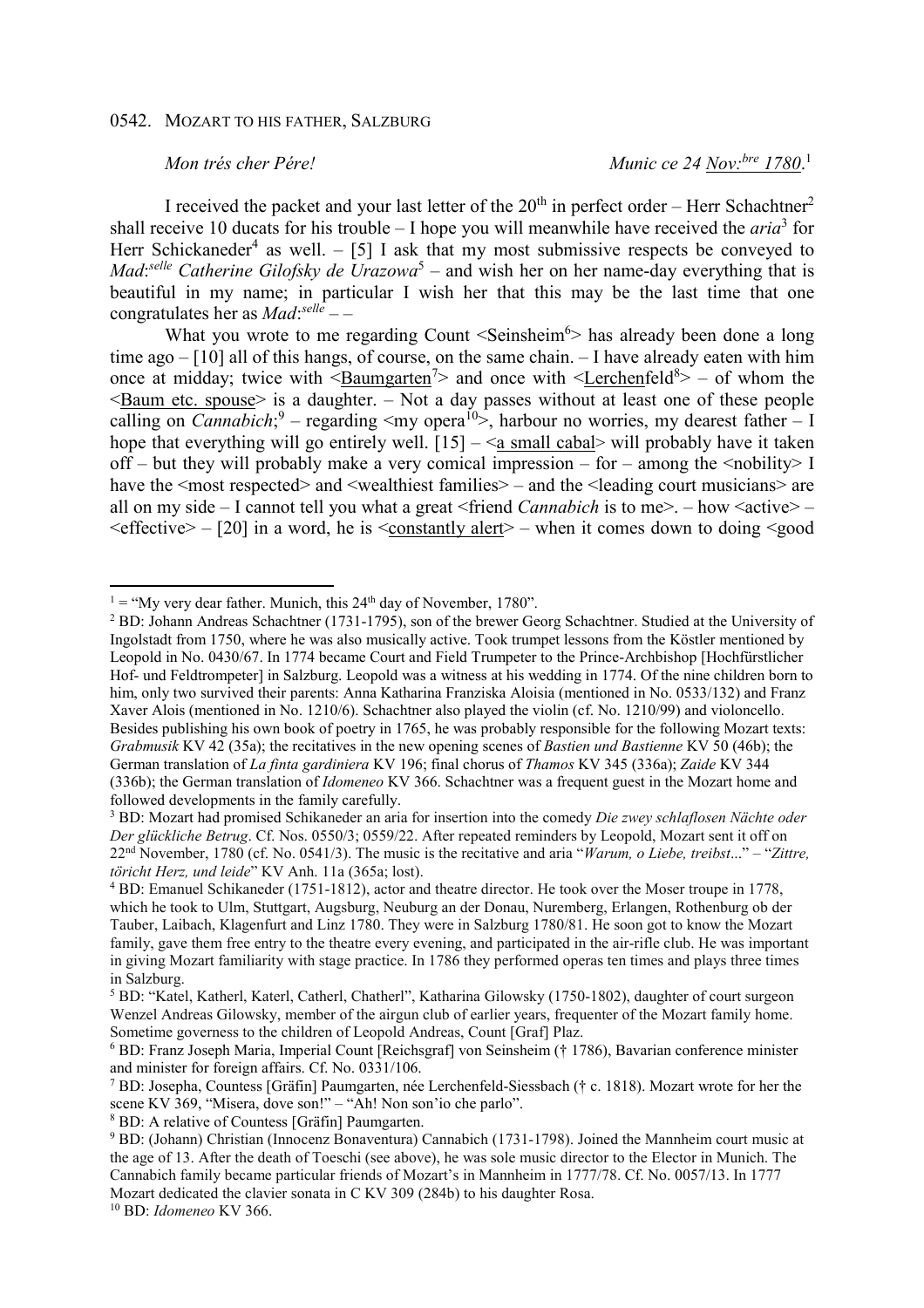to somebody>.  $-$  Concerning the story about *Mara*,<sup>11</sup> I will tell you it in its entirety  $-$  the reason why I never wrote anything to you about it is that I thought that if you know nothing about it, you will certainly hear it for yourself here, and if you do know something, there is always time to write to you tell you the whole truth [25] – for they will probably have added something to it – here in town, at least, they have told it in an exceeding variety of ways.  $-$ But I am in a position to know about it best because I was present and was consequently a spectator and listener in the whole affair. When the first *symphony* was over, *Mad*: *me Mara* was due to sing – at that point I saw her esteemed spouse [30] creeping in behind her with a *violoncello* in his hand – I thought it would be an *aria* with *violoncello obbligato* – old *Danzi*<sup>12</sup> – |: a very good *accompagnateur*<sup>13</sup> : | is leader of the *violoncellos* here; all at once old *Toeski*<sup>14</sup> |: also a music director, but without any authority the moment *Cannabich* is there : said to *Danzi* |: <u>*N.B.*</u>: to his son-in-law :| that he should stand up and let *Mara* sit there [35] – when *Cannabich* hears and sees this – he shouts: *Danzi*, stayed seated – the Elector likes to see his people accompanying. – At that point the *aria* began – *Giov*. *Mara* stood behind his wife like a poor sinner with the little bass in his hand – as they entered the room, they were already both unbearable to me – for one will not readily see anything as insolent  $[40]$  – you will be convinced of this in what follows. – the *aria* had a 2<sup>nd</sup> part – *Mad*:<sup>me</sup> Mara did not see fit to advise the *orchestra* beforehand, but went down during the last *ritornello*, with her innate *air d'effronterie*, to pay her compliments to the higher society. Meanwhile her husband started on *Cannabich* – [45] I cannot describe everything to you, it would take too long – in a word, he lambasted the orchestra – the character of *Cannabich* – *Cannabich* was of course incensed – grabbed him by the arm and said: This is not the place to answer you – *Mara* still wanted to speak, but he threatened to have him led away if he was not silent. – Everyone was enraged at Mara's impertinence – meanwhile there was a *concerto* by Ramm;<sup>15</sup> – there the 2 dear spouses went to complain to Count Seeau<sup>16</sup> – but there too they found, as in everybody's opinion, that they were in the wrong – finally, *Mad*:<sup>me</sup> Mara committed the folly of going down to the Elector herself on this matter – and in the meantime her husband said, full of pride: now my wife is complaining to the Elector in person; [55] that will be the undoing of *Cannabich* – I am so sorry. But he was laughed at quite splendidly over this. – The Elector gave this answer to *Mad*. *me Mara's* complaint: *Madame*, you sang like an angel, although your husband was not accompanying you. And as she sought to press her complaint, he said: Indeed, this is not my concern, but Count Seau's. – [60] When she saw that nothing more was to be done there, she went off – although she still had 2 *arias* to sing – that amounts in plain language to an affront to the Elector – and I know for sure that if the Archduke and many other strangers had not been there, they would have met with a quite different treatment – but the way things were going made Count Seeau shittily anxious, he sent someone after them – and they came back again; [65] – she sang her 2 *arias* without being accompanied by her husband. In the last one – I still believe that he, Herr *Mara*, did it intentionally – there were 3 measures missing |: *N.B*. only in the copy from which *Cannabich* was playing :| – when this

l

<sup>11</sup> BD: Cf. No. 0540/24 ff. Johann Baptist [Giovanni Battista] Mara (1744-1808), cellist, married the singer Gertrud Elisabeth Mara, née Schmehling (1749-1833) in 1771. They fled from the Prussian court after constant disputes with Frederick II.

<sup>&</sup>lt;sup>12</sup> BD: Innocenz Danzi († 1791); various members of the family were employed in the Mannheim court music.  $13 =$  "accompanist".

<sup>14</sup> BD: Carlo Giuseppe (Karl Joseph) Toeschi († 1788 in Munich), violinist, pupil of Joseph Stamitz, in the Royal Mannheim Orchestra [Hoforchester] from 1752, leading ballet composer. In 1760 he married the French singer Susanne Nayer. He taught his nephew Franz Danzi (cf. No. 0805/27).

<sup>15</sup> BD: Friedrich Ramm (1744 – after 1808), oboist, joined the court music in Mannheim aged 14, was in Paris with Mozart, went to Munich with the court in 1778. Mozart met him in Mannheim in 1777 and wrote the oboe quartet KV 370 (368b) for him in 1781. Cf. No. 0363/18.

<sup>&</sup>lt;sup>16</sup> BD: Josef Anton, Count [Graf] Seeau († 1799), from 1753 supervisor of the Palace Theatre [Residenztheater] in Munich. One of his relatives, Ferdinand, Count [Graf] Seeau, († 1768) was Senior Stable Master [Oberstallmeister] in Salzburg. Cf. No. 0300/11.